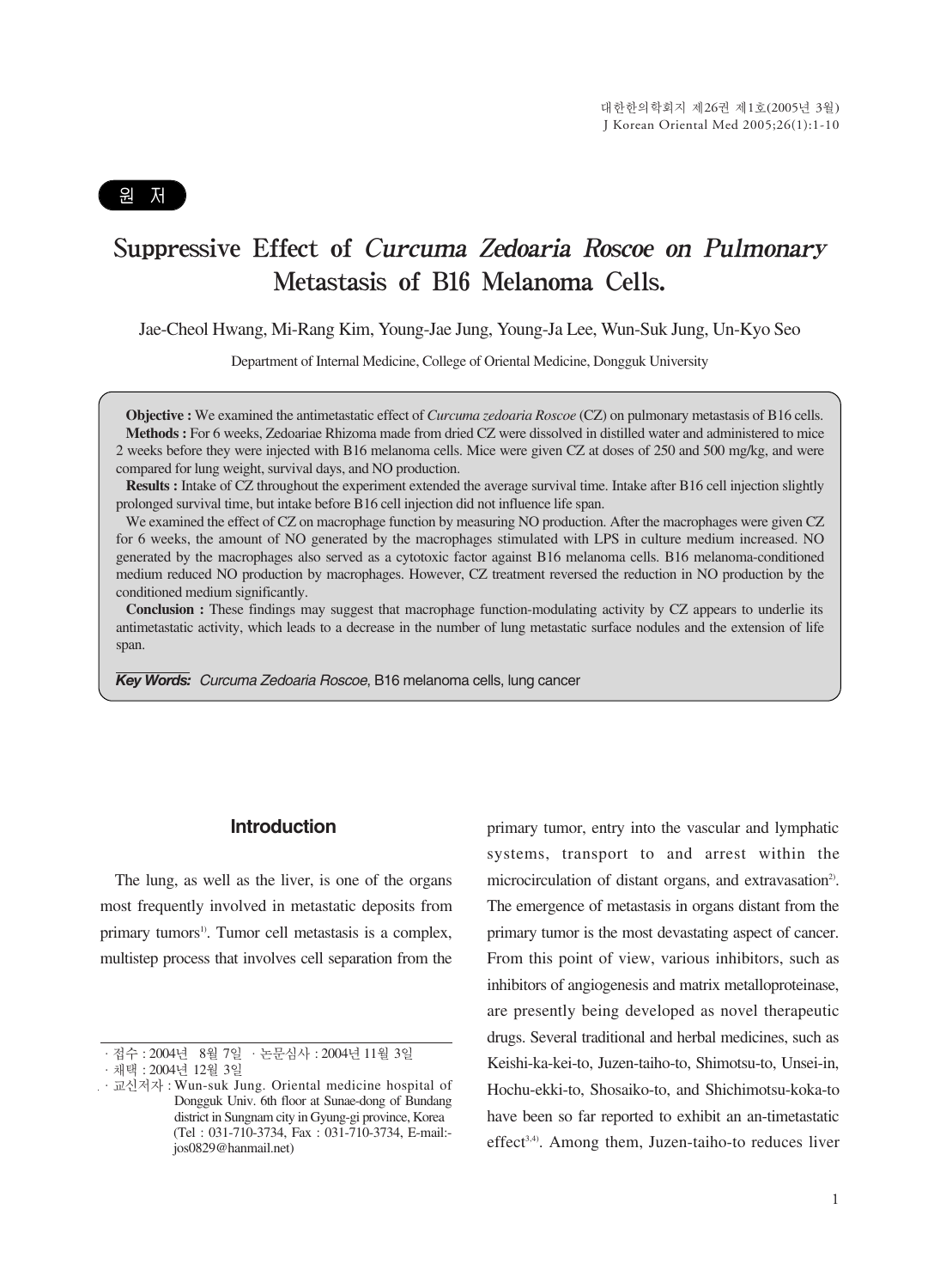metastasis by colon 26-L5 carcinoma cells as well as pulmonary metastasis by B16-BL6 melanoma cells, and its antimetastatic effect appears likely to be mediated by the ac-tivation of macrophages and/or T cells in the host immune system<sup>5)</sup>. Keishi-ka-kei-to is also able to inhibit the pul-monary metastasis of B16 melanoma cells and its effect is in part due to the stimulation of CD8+ T cells<sup>3)</sup>. Shosaiko-to suppresses pulmonary metastasis induced by Lewis lung carcinoma cells, and the enhanced number of peritoneal macrophages and elevated binding of C3 cleavage products to macrophages after Shosaiko-to treatment may be related to its antimetastatic effects<sup>6</sup>. However, there have been few studies of herbal medicines in the metastatic setting.

Zedoary (*Curcuma zedoaria* ROSCOE, Zingiberaceae) has been extensively cultivated as a vegetable, spice, and perfume in South and Southeast Asian countries. The rhizome of C. zedoaria (Zedoariae Rhizoma) is widely used as a stim-ulant, stomachic, carminative, diuretic, anti-diarrheal, anti-emetic, anti-pyretic, and depurator, and also to clean and cure ulcers, wounds, and other skin disorders in India and South-east Asian countries. In Japanese and Chinese traditional medicines, Zedoariae Rhizoma (Japanese name, Gajutsu; Korean name, Bongchul) which is listed in the Korean Pharmacopoeia, has been known to exhibit stomachic and emmenagogue-like effects. In particular, this natural medicine is prescribed in various Chinese preparations used for the treatment of Ohyul or Oketsu syndrome, which is thought to be caused by blood stagnation. It was already reported that the Zedoariae Rhizoma extract exhibited potent vasorelaxant and hepatoprotective activities<sup>7-10)</sup>.

Previous studies have centered around its gastrointestinal effects. The zedoary or its extracts have been shown to inhibit the intestinal transit of charcoal meal in mice, prevent stress ulcer inmice,andprotect theliver fromoxidative injuryinduced by CCl4<sup>11)</sup>.

Zedoary contains essential oils including sesquiterpenes and monoterpenes<sup>12)</sup>. Dehydrocurdione is the major sesquiterpene in zedoary. Helenalin, a sesquiterpene lactone from Arniae flos, has been reported to have an antiinflammatoryactivity<sup>13</sup>, while the antiinflammatoryeffect of zedoary or that of dehydrocurdione has not been studied so far. In the present study, we investigated the antitumor properties of the zedoary of Kyungju origin and was stored at -20℃ until use.

CZ, which is used to treat human tumor and atherosclerosis, has antimetastatic effects. However, in addition to its antimetastatic effect, the pharmacological and biological actions of CZ have not been thoroughly investigated to date. In a preliminary study, CZ showed radical scavenging activity by increasing superoxide dismutase activity and decreasing xanthine oxidase activity in the brain. CZ is able to quench superoxide anion as determined by electron-spin resonance analysis in vitro. Considering that reactive oxygen species play an aggravating role in the stimulation of metastasis, CZ is expected to suppress tumor metastasis. Pharmacological and biochemical studies indicate that immunomodulating activity is found in many Korean herbal medicines, which rarely produce side effects even after long-term administration.

Taken together, it is worth studying the antimetastatic effect of herbal medicines. Therefore, in the present study, we examined the antimetastatic effect of CZ using a mouse pulmonary metastasis model.

### **Materials and Methods**

### 1. Animals

Male C57BL/6 mice were purchased from Charles River (Hino, Japan). They were housed in a temperature-controlled room (at  $23 \pm 2$ °C) with lighting from 06:00 to 18:00 under specific pathogen-free conditions. The humidity was automatically maintained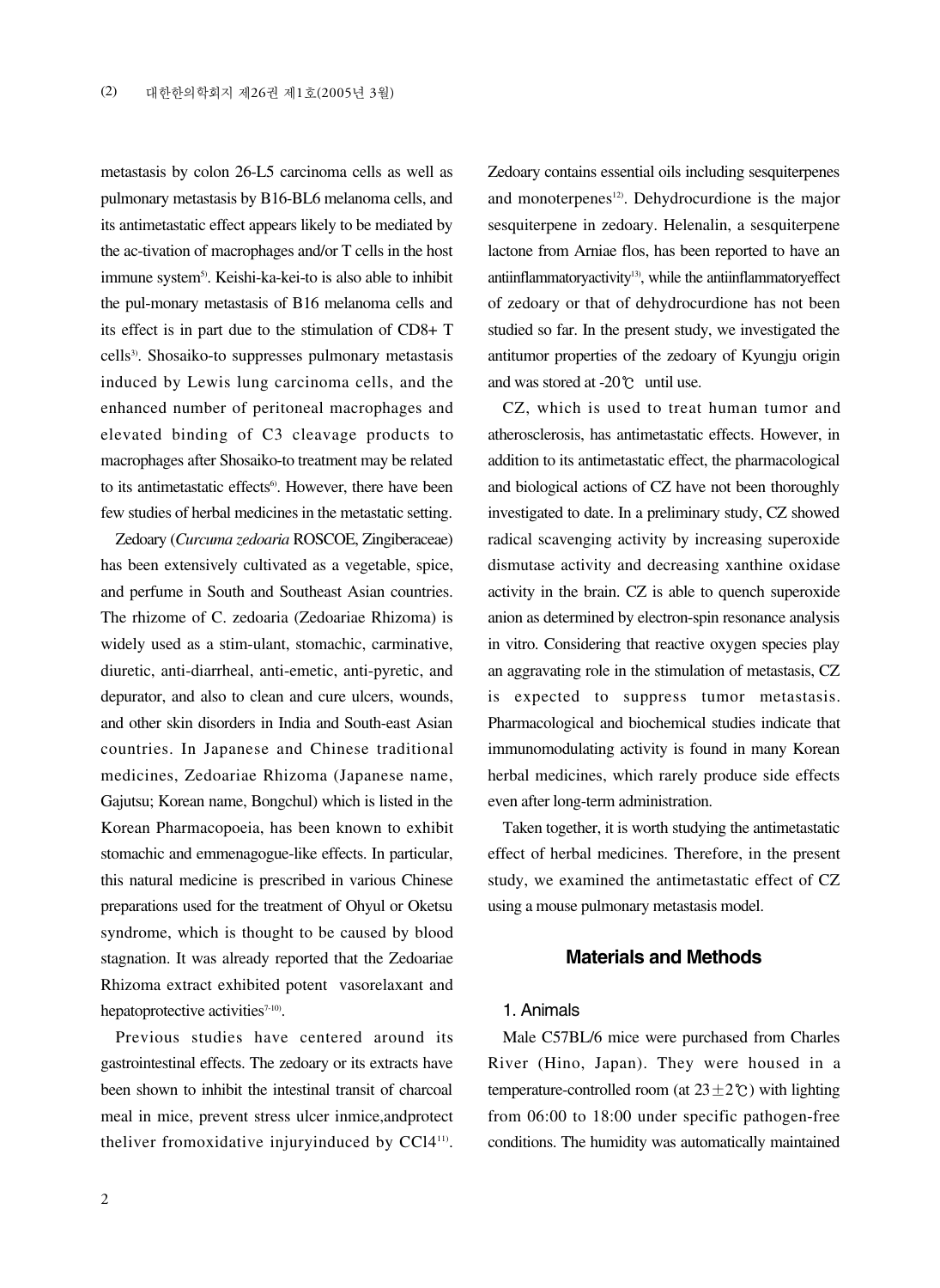at  $50 \pm 10\%$ . They received a commercial diet (DEA-3, Daehan Experimental Animals Co. Ltd., Seoul, Korea) and water *ad libitum*. All mice were 8 weeks of age when tumor cells were injected intravenously.

# 2. Tumor Cells

B16 (C57BL/6 mice, melanoma) cells were obtained from Korea Collections for Type Culture, Korea Research Institute of Bioscience and Biotechnology (Daejon, Korea). B16 melanoma cells were cultured in MEM-Eagle's salt medium (nonessential amino acids, Irvine Scientific Co., Santa Ana, CA, U.S.A.) supplemented with 10% fetal calf serum (FCS) with penicillin 100 U/ml and streptomycin 100 mg/ml (Life Technologies Inc., Grand Island, NY, U.S.A.).

#### 3. Preparation of CZ

CZ (human daily dose) was pre-pared as follows. 25.0 g was added to 500 ml of water, decocted for 1 h, and concentrated to 250 ml. This decoction was lyophilized to give 5.3 g of extract. In this extract, dhydrocurdione (a major sesquiterpene in zedoary) and helenalin (a sesquiterpene lactone) were contained as the main components (1.80 and 1.32, respectively). All of these extracts were kindly provided by Kyungju Oriental Medical Hospital, Dongguk University (Kyungju, Korea).

#### 4. Pulmonary Metastasis Model

Male C57BL/6 mice were injected intravenously with  $1.3x10<sup>5</sup>$  or  $2.4x10<sup>5</sup>$  cells/mouse of cultured B16 melanoma cells. Mice injected with  $1.3x10<sup>5</sup>$  cells were killed 21 d after injection of B16 melanoma cells and the lung was removed. The number of metastatic colonies in the lung were macroscopically counted and their weights were measured. On the other hand, mice injected with  $2.4x10<sup>5</sup>$  cells were allowed to live until they succumbed to the metastatic tumor burden in the

lung. Various concentrations of CZ were dissolved in distilled water and mice received them ad libitum as described in the figure legends.

# 5. Preparation of Thioglycollate-Eliciting Peritoneal Macrophages

Male C57BL/6 mice received CZ dissolved in their daily intake of drinking water at various doses for 5 weeks and were injected intraperitonealy with 2 ml of 3% thioglycollate 4 d before the last day of the experiment. Peritoneal macrophages were harvested from abdominal cavity and maintained in RPMI1640 supplemented with 10%

FCS. Resulting macrophages were seeded at a concentration of  $1.3x10^6$  cells/ml and incubated in the presence or absence of lipopolysaccharide (LPS)  $5.0 \mu$ g /ml for 20 h. Nitric oxide (NO) production was determined by measuring the accumulation of nitrite in the incubation medium using Griess reagent<sup>14)</sup>.

#### 6. Co-culture Experiment

Murine peritoneal macrophages  $(1.3x10<sup>6</sup>$  cells/ml) were co-cultured with B16 cells  $(2.4x10<sup>5</sup>$  cells/ml) in the Transwell system separated by a polyethylene terephthalate permeable support (Cell Culture & Insert, Becton Dickinson, Rahway, NJ, U.S.A.). To examine the effect of NO produced by macrophages on the viability of B16 cells, macrophages were seeded in the cell-culture inserts, while B16 melanoma cells were cultured in 24 well plates for 24 h before the start of coculture. Following 20 h stimulation of macrophages with LPS 5.0  $\mu$ g/ml, the concentration of NO which infiltrated into the culture medium of B16 cells and the viability of B16 cells were determined by the Griess and the MTT methods<sup>15)</sup>, respectively.

#### 7. Preparation of conditioned medium(CM)

B16 melanoma cells  $(1.6x10<sup>5</sup>$  cells/ml) were maintained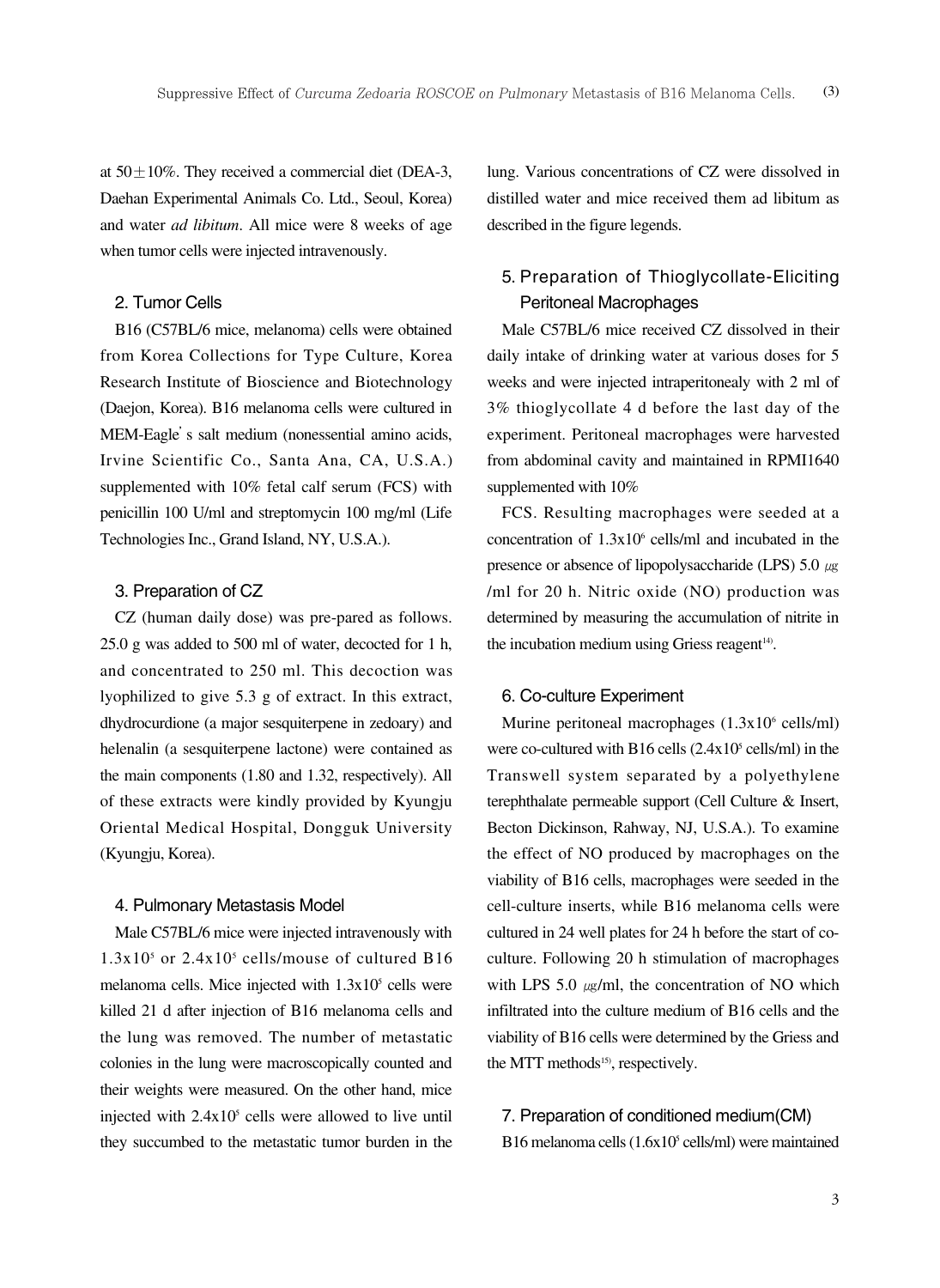in MEM-Eagle's salt medium supplemented with 10% FCS for 24 h. Then B16 melanoma-conditioned medium was prepared by incubation of B16 melanoma cells in serum-free MEM-Eagle's salt medium for 12 h. The conditioned medium was centrifuged at 1000 rpm for 5 min to remove cellular components and stored at -80℃ until use. Control conditioned medium was prepared according to this procedure but without cells.

#### 8. Statistical Analysis

Data are expressed as mean  $\pm$  S.E. with the number of animals. Statistical significance was de-termined by non-paired Student's *t*-test, Mantel-Cox log-rank test, or Dunnett's test using Stat Light software. *p* values less than 0.05 were considered significant.

### **Results**

# 1. Antimetastatic effect of CZ on pulmonary metastasis of B16 cells

To evaluate the effect of CZ on pulmonary metastasis, we first examined the effect of CZ on the number of lung nodules and the weight of the lung in pulmonary metastasis model mice injected with B16 cells. The intake of CZ and B16 cells injection were scheduled as described in the legend to Table. 1. At 21

d after B16 cells injection, mice were killed and lung weight and the number of lung surface nodules were measured (Table. 1A, B). The weight of the lung increased significantly in the control group, whereas the intake of CZ, especially at 6 times the human daily doses (250 and 500 mg/kg), significantly reduced the lung weight compared with the control group (Table. 1A). Similarly, about 351 lung nodules were formed in the lungs of control mice, but the intake of CZ at doses of 250 and 500 mg/kg significantly decreased the number of lung nodules to about 150 and 154, respectively.

# 2. Effect of CZ on pulmonary metastasis of B16 cells

We examined the effect of daily intake of CZ dissolved in drinking water and the duration of the intake of CZ on the life span of C57BL/6 mice (Table. 2). Mice were given CZ at a dose of 250 mg/kg according to three different pro-tocols. In the first group, mice were given CZ for 2 weeks starting 10 days before B16 melanoma cells injection (Table. 2A). In the second group, mice were given CZ from 5 d after B16 melanoma cells injection until all mice succumbed to the metastatic tumor burden in the lung (Table. 2B). In the third group, mice were given CZ throughout the

**Table 1.** Antimetastatic Effect of CZ on Pulmonary Metastasis of B16 Cells  $(A)$  (B)

| $\sim$ $\sim$ |                       |                   |                          |             |            |  |
|---------------|-----------------------|-------------------|--------------------------|-------------|------------|--|
|               | Spe Lung weight $(g)$ |                   | Surface nodules (number) |             |            |  |
| Normal        |                       | $0.143 + 0.01$    | Control                  |             | $351 + 43$ |  |
| Control       |                       | $0.215 + 0.02**$  | $CZ$ (mg/kg)             | 50          | $186 + 53$ |  |
| $CZ$ (mg/kg)  | 50                    | $0.197 + 0.02$    | 250                      | $150 + 16#$ |            |  |
|               | 250                   | $0.175 + 0.015$ # | 500                      | $154 + 22#$ |            |  |
|               | 500                   | $0.177 + 0.02$ #  |                          |             |            |  |

Male C57BL/6 mice were injected intravenously with  $1.3x10<sup>5</sup>$  of B16 cells, and CZ at the indicated doses was given orally from 10 d before B16 cell injection. Twenty-eight days after B16 cell injection, mice were killed and lung weight (A) and surface nodule number (B) were determined. Open column, normal C57BL/6 mice (n=6), hatched column, control C57BL/6 mice (n=6) injected with B16 cells and given water instead of CZ; closed column, C57BL/6 mice injected with B16 cells and given CZ at the indicated doses (n=5). Each column represents the means±S.E. of mice in each group. Statistical significance was determined by the nonpaired Student's *t*-test. \*\*, *p*<0.01 significantly difference vs. normal mice. #, *p*<0.05 significantly difference vs. control mice.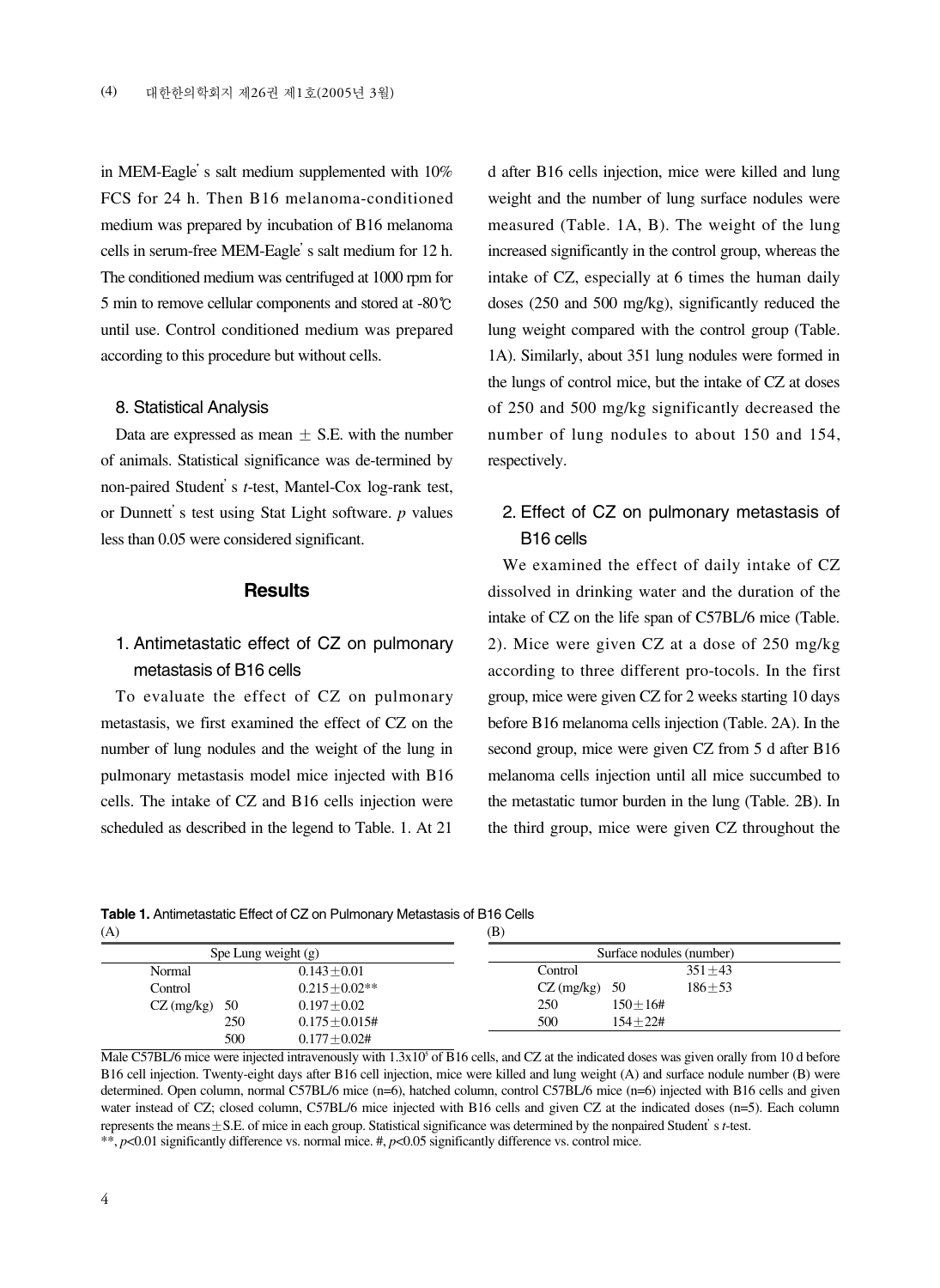|                                                                                                             |     |     |     | Days after i.v. injection of B16 cells |    |              |              |    |              |    |              |
|-------------------------------------------------------------------------------------------------------------|-----|-----|-----|----------------------------------------|----|--------------|--------------|----|--------------|----|--------------|
|                                                                                                             | 20  | 25  | 30  | 35                                     | 40 | 45           | 50           |    | 60           |    | 70           |
| Survival ratio (%)                                                                                          |     |     |     |                                        |    |              |              |    |              |    |              |
| Control                                                                                                     | 100 | 100 | 85  | 40                                     | 10 | 10           | $\mathbf{0}$ |    |              |    |              |
| CZ                                                                                                          | 100 | 88  | 67  | 43                                     | 35 | $\mathbf{0}$ |              |    |              |    |              |
| $(A)$ 10 d before B16 cell injection $(n=10)$                                                               |     |     |     |                                        |    |              |              |    |              |    |              |
| Survival days: control, $43.5 \pm 1.3$ ; CZ, $41.3 \pm 1.7$                                                 |     |     |     |                                        |    |              |              |    |              |    |              |
|                                                                                                             |     |     |     |                                        |    |              |              |    |              |    |              |
|                                                                                                             |     |     |     | Days after i.v. injection of B16 cells |    |              |              |    |              |    |              |
|                                                                                                             | 20  | 25  | 30  | 35                                     | 40 | 45           | 50           | 55 | 60           |    | 70           |
| Survival ratio $(\%)$                                                                                       |     |     |     |                                        |    |              |              |    |              |    |              |
| Control                                                                                                     | 100 | 100 | 85  | 40                                     | 10 | 10           | $\theta$     |    |              |    |              |
| CZ                                                                                                          | 100 | 100 | 100 | 86                                     | 35 | 35           | 25           | 10 | $\mathbf{0}$ |    |              |
| $(B)$ 5 d after B16 cell injection $(n=10)$                                                                 |     |     |     |                                        |    |              |              |    |              |    |              |
| Survival days: control, $43.5 \pm 1.2$ ; CZ, $47.5 \pm 2.1$                                                 |     |     |     |                                        |    |              |              |    |              |    |              |
|                                                                                                             |     |     |     |                                        |    |              |              |    |              |    |              |
|                                                                                                             |     |     |     | Days after i.v. injection of B16 cells |    |              |              |    |              |    |              |
|                                                                                                             | 20  | 25  | 30  | 35                                     | 40 | 45           | 50           | 55 | 60           | 65 | 70           |
| Survival ratio (%)                                                                                          |     |     |     |                                        |    |              |              |    |              |    |              |
| Control                                                                                                     | 100 | 100 | 85  | 40                                     | 10 | 10           | $\Omega$     |    |              |    |              |
| CZ                                                                                                          | 100 | 100 | 80  | 80                                     | 55 | 40           | 30           | 30 | 30           | 10 | $\mathbf{0}$ |
| (C) 10 d before B16 cell injection until mice succumbed to the metastatic tumor burden in the lung $(n=10)$ |     |     |     |                                        |    |              |              |    |              |    |              |

**Table 2.** Effect of CZ on Pulmonary Metastasis of B16 Cells

Survival days: control,  $43.5 \pm 1.1$ ; CZ,  $55.4 \pm 2.3$ . Control vs CZ group showed a significance difference ( $p$ <0.05).

| Table 3. Dose-Dependent Effect of CZ on NO Production by Peritoneal Macrophages |  |  |
|---------------------------------------------------------------------------------|--|--|
|---------------------------------------------------------------------------------|--|--|

|         |     | $\triangle$ NO <sub>2</sub> ( $\mu$ M) |               |
|---------|-----|----------------------------------------|---------------|
| Control |     | $32.5 + 2.3$                           |               |
|         |     | $7)$ CZ (mg/kg) 50                     | $36.8 + 3.1#$ |
|         | 250 | $38.4 + 1.7$ ##                        |               |
|         | 500 | $40.3 + 2.3$ ##                        |               |

Male C57BL/6 mice received CZ, which was dissolved in the daily intake of drinking water at the indicated doses for 6 weeks and were intraperitonealy injected with 3% thioglycollate. Four days later, macrophages were prepared from the abdominal cavity. Macrophages at a concentration of 1.3x10<sup>6</sup> cells/ml were incubated in the presence or absence of LPS 5.0 ß∂/ml for 20 h. NO production was determined by measuring The accumulation of nitrite in the culture medium by the Griess method. Each column rep-resents mean $\pm$ S.E. of 5 mice. Statistical significance was determined by the nonpaired Student's *t*-test. #, *p*<0.05; ##, *p*<0.01, significantly difference vs. control mice.

experimental period (Table. 2C). In the control group, all mice had died by 45 d after B16 cells injection, and the average length of survival was  $43.5 \pm 1.3$  d. However, the intake of CZ throughout the experiment significantly extended the average survival time to 55.4  $\pm$ 2.3 d (Table. 2C). The intake after B16 cell injection slightly prolonged survival time and intake only for 2 weeks before B16 cell injection did not influence the life span.

#### 3. Dose-dependent effect of CZ on NO

# production by peritoneal macrophages and effect of NO generated by macrophages on viability of B16 cells

Macrophages are known to be involved in prevention of metastasis. We therefore examined the effect of CZ on macrophage function by measuring NO production. C57BL/6 mice received CZ for 6 weeks and thioglycollate-eliciting peritoneal macrophages were harvested as described in Materials and Methods. Following the stimulation of macrophages with LPS 5.0  $\mu$ g/ml for 20 h, the amount of NO generated in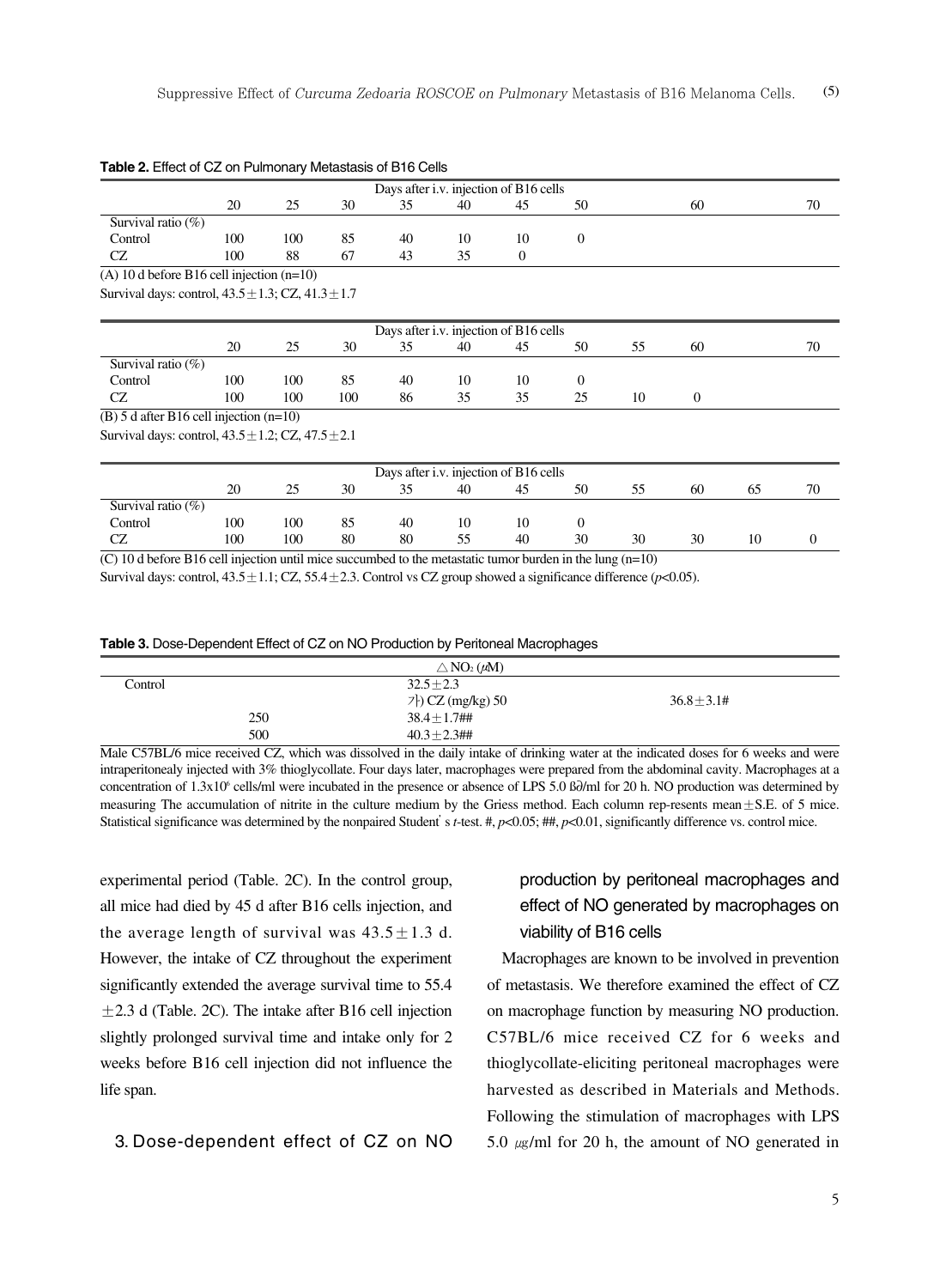culture medium was determined (Table. 3). Al-though antimetastatic activity shown by CZ was most effective at 5 times the human daily dose, CZ dose dependently enhanced NO production by macrophages with no effect on body weight during the experiment. However, the intake of CZ for 1 or 2 weeks did not influence NO production by macrophages (data not shown). As NO is known to act as cytotoxic mediator against cells or bacteria, we examined whether NO generated by macrophages prepared from CZ-treated mice served as a cytotoxic factor against B16 melanoma cells. Macrophages and B16 melanoma cells were cocultured by maintaining macrophages in cell-culture inserts and B16 melanoma cells in 24-well plates. We then assessed whether NO generated by macrophages following LPS stimulation infiltrated into B16 melanoma cell culture and decreased the viability of B16 melanoma cells. LPS stimulation increased NO concentration in B16 melanoma cell culture, and the NO concentration in B16 melanoma cell culture was much higher in the co-culture with macrophages prepared from CZ-treated mice than with those from control mice (Table. 4A). The viability of B16 melanoma cells was reduced in co-culture with macrophages following LPS stimulation, and the decrease in the viability was larger in the co-culture with macrophages prepared from CZ-treated mice (Table. 4B).

**Table 4.** Effect of NO Generated by Macrophages on Viability of B16 Cells  $(A)$  (B)

|                                     | $\triangle$ NO <sub>2</sub> ( $\mu$ M) |               | Viability $(\%)$          |     |               |  |  |
|-------------------------------------|----------------------------------------|---------------|---------------------------|-----|---------------|--|--|
| <b>B16</b>                          |                                        | $0.35 + 0.02$ | <b>B</b> 16               |     | $100 + 5.3$   |  |  |
| B16/normal macrophages              |                                        | $6.8 + 0.7**$ | B16/normal macrophages    |     | $89.6 + 5.4*$ |  |  |
| $B16/macrophages + CZ(mg/kg)$<br>50 |                                        | $10.3 + 1.1*$ | B16/macrophages+CZ(mg/kg) | 50  | $82.4+0.8#$   |  |  |
|                                     | 250                                    | $9.6 + 1.7*$  |                           | 250 | $82.6 + 3.5#$ |  |  |
|                                     | 500                                    | $9.8 + 1.5$   |                           | 500 | $80.3 + 5.3$  |  |  |

B16 cells at a concentration of 1.3x10<sup>5</sup> cells/ml were co-cultured with peritoneal macrophages (1.3x10<sup>6</sup> cells/ml) as described in Materials and Methods. Following the stimulation of macrophages with LPS 5.0 ug/ml for 20 h, NO, which was infiltrated from the insert in which macrophages were cultured into B16 culture, was determined by the Griess method (A), and the viability of B16 cells was determined by the MTT method (B). B16, B16/normal macrophages and B16/macrophages prepared from mice treated with CZ(50, 250 and 500 mg/kg, respectively) were assayed. Each data reepresents mean  $\pm$ S.E. of 4 wells. Statistical significance was determined by Dun-nett<sup>o</sup>Øs test using Stat Light software. \*, *p*<0.05 and \*\*, *p*<0.01 vs. B16, respectively. #, *p*<0.05 vs. B16/normal macrophages.

| Table 5. Reversal Effect of CZ on Suppression of NO Production by B16 Melanoma-conditioned Medium |  |
|---------------------------------------------------------------------------------------------------|--|
|---------------------------------------------------------------------------------------------------|--|

| $\triangle$ NO <sub>2</sub> ( $\mu$ M) |     |                 |  |  |  |
|----------------------------------------|-----|-----------------|--|--|--|
| <b>CCM</b>                             |     | $33.4 + 2.5$    |  |  |  |
| 75% B16 CM                             |     | $9.3+0.1**$     |  |  |  |
| 75% B16 CM+CZ(mg/kg)                   | 50  | $10.9 + 0.9$ #  |  |  |  |
|                                        | 250 | $12.3 + 0.6$ ## |  |  |  |
|                                        | 500 | $15.6 + 1.3$ ## |  |  |  |

Male C57BL/6 mice received CZ, which was dissolved in daily intake of drinking water at the indicated doses, for 5 weeks. Thioglycollateeliciting macrophages and B16 melanoma-conditioned medium were prepared as described in Materials and Methods. Macrophages  $(1.4x10<sup>6</sup>$  cells/ml) derived from control mice (75% B16 CM) or CZ-treated mice (75% B16 CM+CZ) were incubated with 75% B16 melanoma-conditioned medium (CM) for 20 h in the presence or absence of LPS 5.0  $\mu$ s/ml. As a control, control macrophages were incubated with control conditioned medium (CCM) for 20 h in the presence or absence of LPS 5.0 ß∂/ml. NO levels in the medium were determined by the Griess method. Each data represents the difference between NO production in the presence and absence of LPS as mean  $\pm$ S.E. of 4 mice. Statistical significance was determined by Dunnett's test using Stat Light software.

\*\*, *p*<0.01 vs. CCM. #, ##, *p*<0.05 and *p*<0.01, respectively, vs. 75% B16 CM.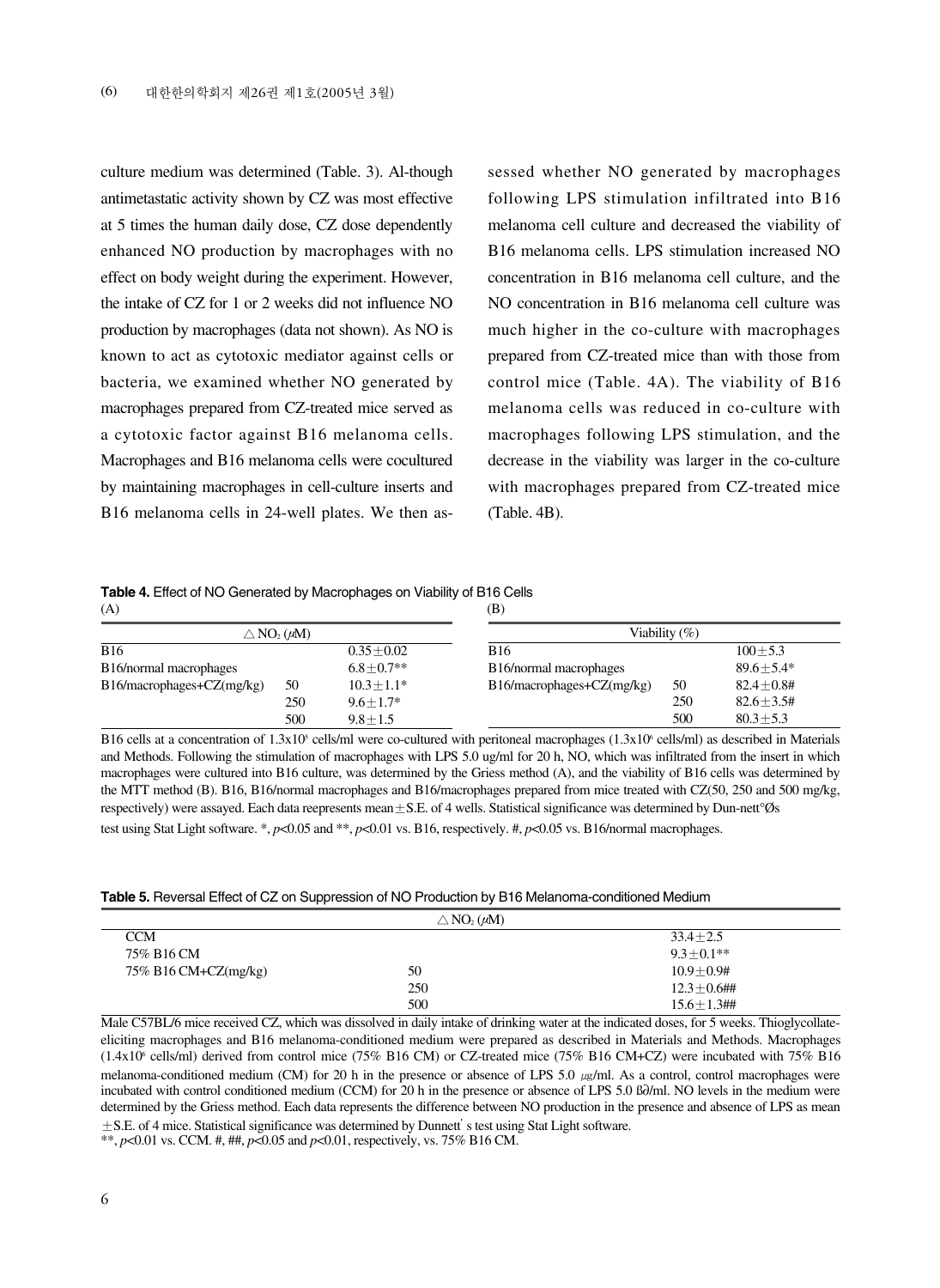# 4. Reversal effect of CZ on suppression of NO production by B16 melanoma-conditioned medium

It is known that tumor cells effectively suppress macrophage functions to escape the host immunosurveillance system<sup>16)</sup>. NO production by macrophages was reduced by co-culture with B16 melanoma cells, although data were not shown. We therefore tested the effect of B16 melanomaconditioned medium on NO production and the inhibitory effect of CZ. Macrophages were prepared from C57BL/6 mice that received water containing various doses of CZ for 6 weeks and incubated in 75% B16 melanoma-conditioned medium for 20 h in the presence or absence of LPS. B16 melanomaconditioned medium markedly decreased NO production in control macrophages compared with the control conditioned medium. In contrast, the reduction in NO production by B16 melanoma-conditioned medium was dose de-pendently reversed by CZ treatment (Table. 5). The viability of macrophages were not affected by treatment with 75% B16 melanomaconditioned medium.

### **Discussion**

In the present study, we evaluated the effect of the Herbal medicine CZ on pulmonary metastasis of B16 melanoma cells and found that the long-term intake of CZ reduced the number of pulmonary metastatic nodules and extended the life span significantly. The most effective dose of CZ was 250 mg/kg, which corresponds to 5 times the human daily dose, and intake throughout the experimental period pro-longed the life span significantly.

The process of metastasis involves a series of sequential steps in which malignant cells are released from the primary tumor, disseminate to distant sites via lymphatic and/or circulatory systems, arrest within the microcirculation of distant organs, extravasate, and proliferate in target organs. The metastasis model used in the present study represents only the process following transport of tumor cells by the circulatory system to target organs. Because intake for only 2 weeks before tumor injection did not affect the life span, early events just after tumor injection in this model, such as tumor cell aggregation, adhesion to endothelial cells, and invasion under the endothelium, may not be influenced by CZ treatment. On the other hand, we found that the intake of CZ for 5 weeks, not 1 or 2 weeks, enhances NO production by macrophages and that CZ reverses the suppression of NO production by B16 melanoma cells.

If the enhanced NO production by macrophages is involved in the antimetastatic effect of CZ, long-term intake should be necessary to reduce metastasis and extend the life span. Recent accumulating evidence indicates that the role of NO in metastasis appears to depend on the cells that produce NO and the subtypes of NO synthase (NOS). For example, NO, which is produced by endothelial NOS, appears likely to promote metastasis by maintaining vasodilator tone in the blood vessels in and around the melanoma<sup>17)</sup>. NO produced by tumor cells appears to regulate the metastatic potential of tumor cells themselves, as evidenced by the finding that melanoma cells with high inducible NOS (iNOS) activity have lower metastatic potential than those with low iNOS activity. NO produced by iNOS of macrophages is considered to play an important role in tumor cytotoxicity by macrophages<sup>18)</sup>. In addition, interferon-γ-mediated suppression of tumor growth and metastasis resulted from stimulation of a high level of NO production by macrophages<sup>19)</sup>. Recent results indicate that host-derived NO may differentially modulate tumor progression and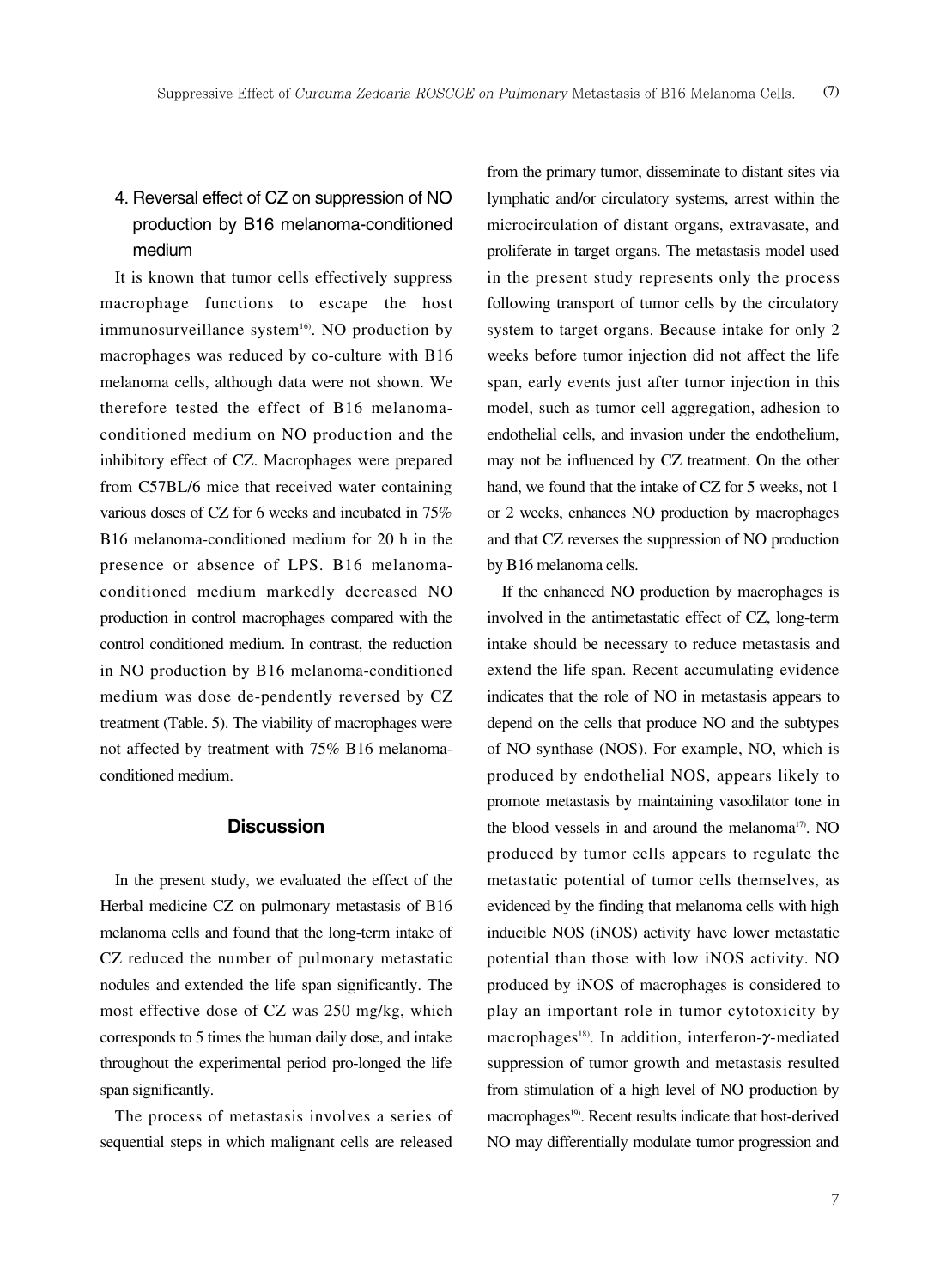metastasis, which depends on the NO sensitivity of tumor cells<sup>20)</sup>. In the present study using co-cultured B16 melanoma cells and macrophages, NO levels in B16 melanoma cell culture and cytotoxicity by NO were increased by CZ treatment, but not dose dependently. This may be explained by the limited permeation of NO through macrophage layers cultured confluently in cell-culture insert or by polarity existing in the re-lease of NO from macrophages. However, NO produced by macrophages, especially macrophages derived from CZ-treated mice, was sufficiently cytotoxic against B16 melanoma cells. This result indicates that the antimetastatic effect shown by CZ may be partly explained by the stimulation of NO production by macrophages.

We found a substance in B16 melanoma-conditioned medium which had a molecular weight lower than 3000 Da and suppressed NO production by macrophages (unpublished data). NO production was reduced by treating macrophages with B16 melanoma-conditioned medium in the present study. However, the reduction in NO production was reversed in macrophages derived from CZ-treated mice. Transform-ing growth factor- $\beta$ , interleukin-10, prostaglandin E2 , and phosphatidylserine have been so far reported to inhibit NO production by macrophages<sup>21)</sup>. Although the substance in B16 melanoma-conditioned medium appears to be different from them, CZ may protect the signaling pathway leading to NO production from inhibitory substance in B16 melanoma-conditioned medium. That is, the antimetastatic effect shown by CZ may also be explained by the protection of macrophage function from suppression by metastatic tumor cells.

CZ showed radical-scavenging activity by increasing superoxide dismutase activity and decreasing xanthine oxidase activity in the liver. Reactive oxygen species (ROS), which are generated by tumor or endothelial cells, are known to play important roles in tumor invasion and metastasis. Since the cell adhesion molecules such as P-selectin are involved in the recruitment of metastatic tumor cells to a target organ and also increases with the exposure of pancreatic tumor cells to ROS and expression of VLA-4 on B16 melanoma cells also increases in response to hydrogen peroxide22), scavenging of ROS may lead to a reduction in metastasis. This was evidenced by the fact that catalase or superoxide dismutase effectively suppresses metastasis in an experimental metastasis model<sup>23)</sup>. CZ may effectively prevent metastasis by scavenging ROS, although CZ is not likely to prevent tumor adhesion to endothelial cells as described above.

In the present study, the antimetastatic activity was highest at 5 times the human daily dose of CZ (250 mg/kg), whereas NO production by macrophages was enhanced dose dependently by CZ treament. This indicates that the antimetastatic activity results from various effects of CZ, including the enhancement of NO production by macrophages, reversal of NO production suppressed by B16 melanoma cells, radical scavenging *etc*.

In conclusion, CZ shows antimetastatic activity against pulmonary metastasis of B16 melanoma cells, and that activity is at least in part due to stimulation of NO production by macrophages and the reversal of NO production by macrophages suppressed by B16 melanoma cells. The detailed mechanism underlying the antimetastatic effect of CZ is currently under investigation. An antimetastatic agent with the ability to enhance macrophage function has never been developed, so CZ should be a potential candidate for a new antimetastatic agent or an auxiliary to other antimetastatic agents.

# **Conclusion**

The zedoary(ZedoariaeRhizoma) made from the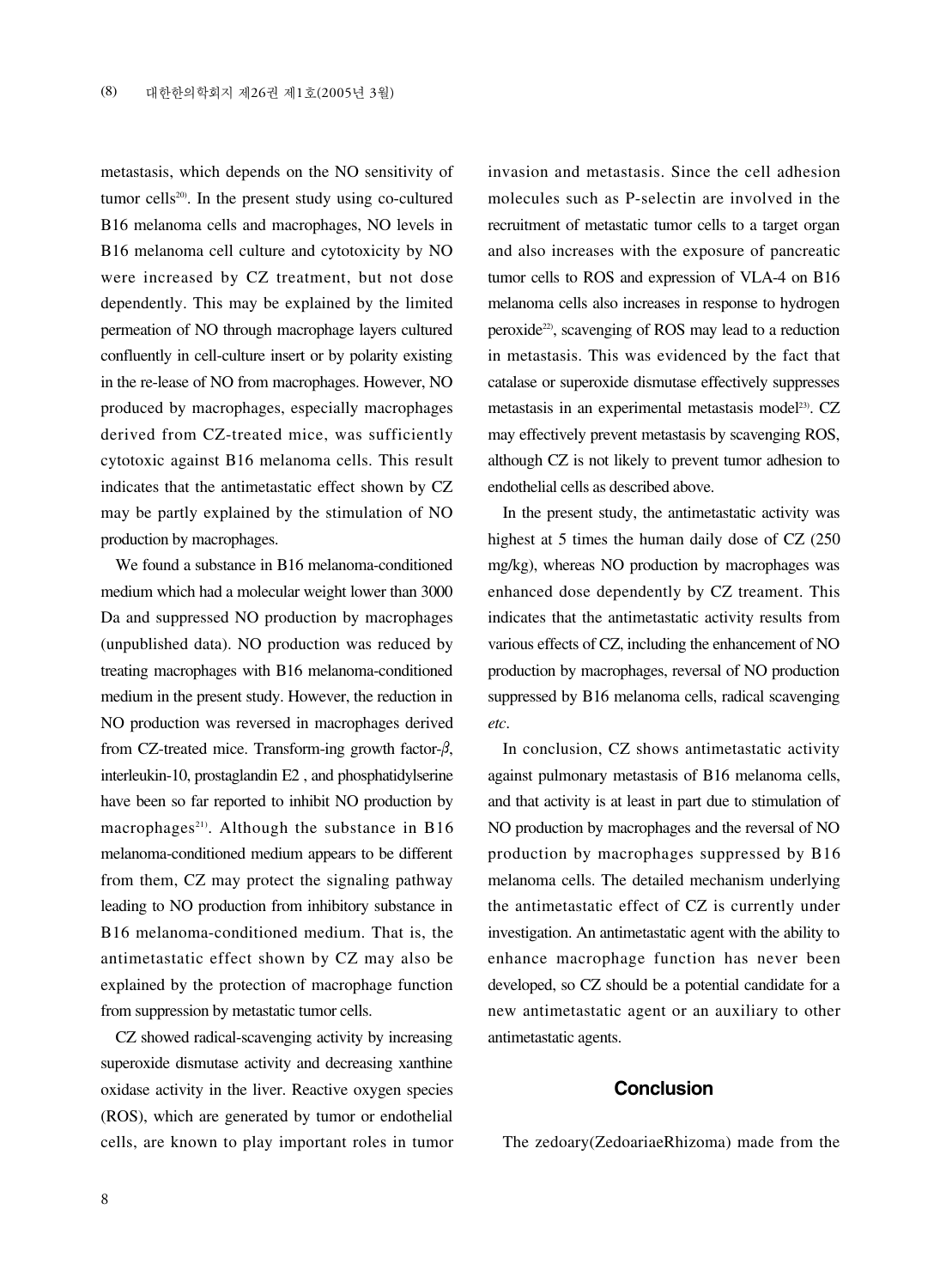dried rhizome of Curcuma zedoaria *Roscoe* (CZ) originally cultivated in Kyungju and is a herbal drug used as an aromatic stomachic. CZ is a traditional Korean herbal medicine, which have analgesic and anticoagulative effects, so used in China to treat tumor and atherosclerosis $24$ . We investigated the inhibitory effect of CZ on experimental pulmonary metastasis of B16 melanoma cells. The intake of CZ at doses of 250 and 500 mg/kg for 6 weeks from 2 weeks before tumor inoculation significantly reduced the number of metastatic surface nodules in the lung and extended the life span. When the duration of CZ intake was examined, survival time was not affected by preintake before B16 melanoma cell inoculation and was slightly extended by postintake after B16 melanoma cell inoculation, although the life span was prolonged by intake throughout the experiment. To address the mechanism underlying the antimetastatic effect of CZ, we studied whether CZ modulated macrophage function, which is involved in killing tumor cells. The intake of CZ for 6 weeks dose dependently increased nitric oxide (NO) production by macrophages following stimulation with lipopolysaccharide. The elevated NO was found to serve as a cytotoxic mediator against B16 melanoma cells in co-culture with macrophages. On the contrary, B16 melanoma-conditioned medium reduced NO production by macrophages. However, CZ treatment reversed the reduction in NO production by the conditioned medium significantly. These findings may suggest that macrophage function-modulating activity by CZ appears to underlie its antimetastatic activity, which leads to a decrease in the number of lung metastatic surface nodules and the extension of life span.

#### **References**

1. Hart I. R, Talmadge J. E, Fidler I. J. Metastatic

behavior of a murine reticulum cell sarcoma exhibiting organ-specific growth. *Cancer Res*. 1981;41:1281- 1287.

- 2. Fidler I. J. Critical factors in the biology of human cancer metastasis: twenty-eighth G.H.A. Clowes memorial award lecture. *Cancer Res*. 1990;50:6130- 6138.
- 3. Suzuki F, Kobayashi M, Komatsu Y, Kato A, Pollard R. B. Keishi-ka-kei-to, a traditional Chinese herbal medicine, inhibits pulmonary metastasis of B16 melanoma. *Anti-cancer Res*. 1987;17:873-878.
- 4. Ohno T, Inoue M and Ogihara Y. Suppressive Effect of Shichimotsu-koka-to (Kampo Medicine) on Pulmonary Metastasis of B16 Melanoma Cells. *Biol. Pharm. Bull*. 2002;25:880-884.
- 5. Onishi Y, Yamaura T, Tauchi K, Sakamoto T, Tsukada K, Nunome S, Komatsu Y, Saiki I. Expression of the anti-metastatic effect induced by Juzen-taiho-to is based on the content of Shimotsu-to constituents. *Biol. Pharm. Bull*. 1998;21:761-765.
- 6. Ito H, Shimura K. Effects of a blended Chinese medicine, xiao-chai-hu-tang, on Lewis lung carcinoma growth and inhibition of lung metastasis, with special reference to macrophage activation. *Jpn. J. Pharmacol*. 1986;41:307-314.
- 7. Matsuda H, Morikawa T, Ueda H, Yoshikawa M. Part XXVII. *Chem. Pharm. Bull*. 2001;49:1368-1371.
- 8. a) Yoshikawa M, Ohta T, Kawaguchi A, Matsuda H. *Chem. Pharm. Bull*. 2000;48:1327-1331 b) Matsuda H, Kageura T, Inoue Y, Morikawa T, Yoshikawa *M. Tetrahedron*. 2000;56:7763-7777 c) Matsuda H, Ohta T, Kawaguchi A, Yoshikawa M. *Chem. Pharm. Bull*. 2001;49:69-72.
- 9. a) Murakami T, Kishi A, Matsuda H, Yoshikawa M. Medicinal foodstuffs. XVII. Fenugreek seed. (3): structures of new furostanol-type steroid saponins, trigoneosides Xa, Xb, XIb, XIIa, XIIb, and XIIIa, from the seeds of Egyptian Trigonellafoenum-graecum L.